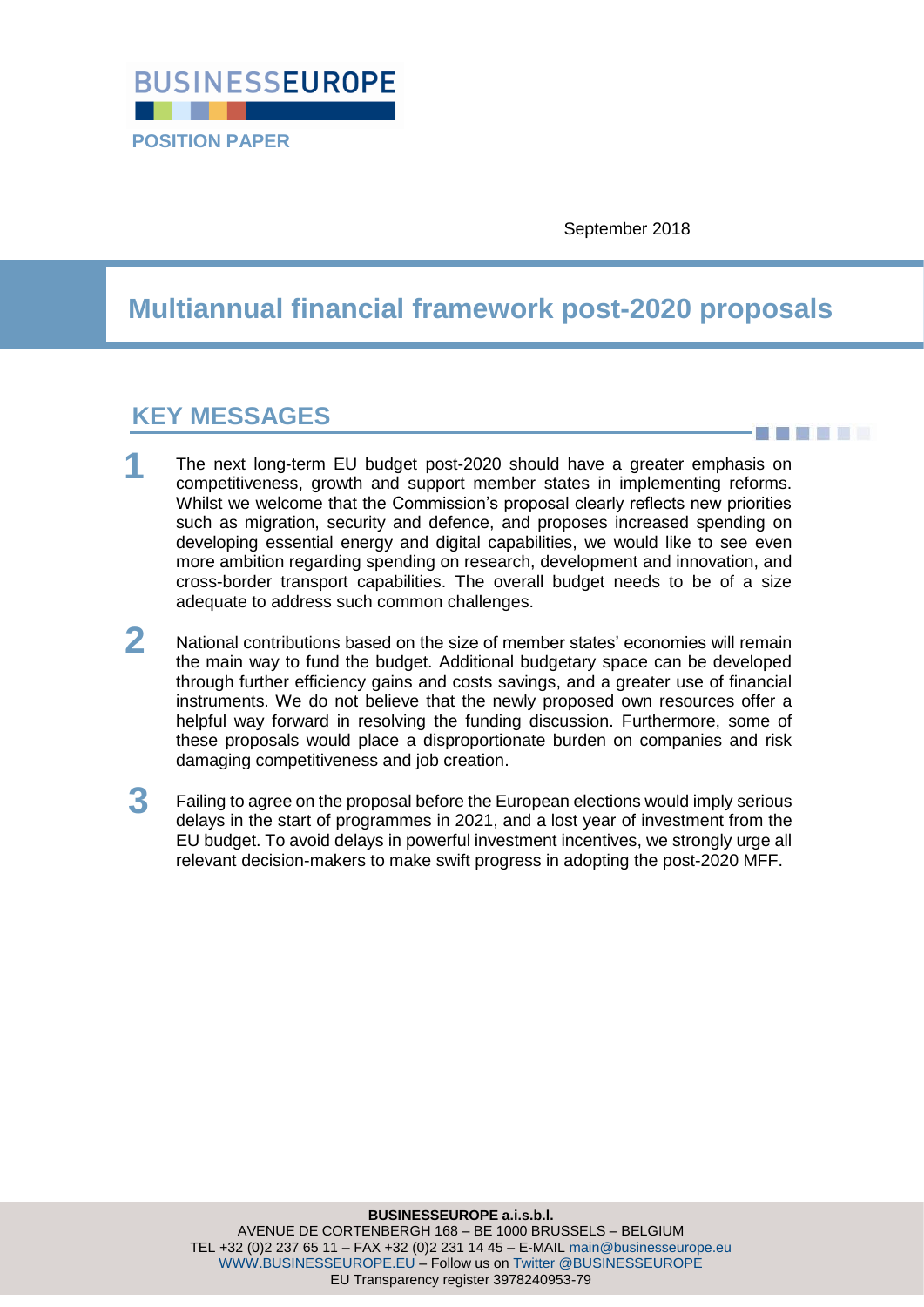

### **Multiannual financial framework post-2020 proposals**

#### **BACKGROUND**

On 2<sup>nd</sup> of May the European Commission published [proposals](https://ec.europa.eu/commission/publications/factsheets-long-term-budget-proposals_en) for a multiannual financial framework (MFF) post-2020, including a new mechanism on the rule of law, as well as for a new system of own resources (OR) to equip the EU with the means to finance its annual budgets.

This package laid the foundation for proposals for new spending programmes ("legislative sectoral proposals for spending programmes") which the Commission started publishing in different sets as of 29 May.

In our BusinessEurope reaction to the Commission's proposals, we look at five issues, namely: 1) areas of spending, 2) budget size, 3) financing, 4) conditionality, 5) timing.

#### **1. THE BUDGET MUST CONCENTRATE EFFORTS ON IMPROVING THE EU'S COMPETITIVENESS**

We believe that the EU's post-2020 budget must concentrate efforts on boosting growth, investment and job creation, as well as supporting member states in implementing reforms.

While we acknowledge the Commission's efforts to increase spending on research, development and innovation activities, we like to see even more ambition. In 2017, the Lamy Group report "LAB-FAB-APP – Investing in the European future we want" called for a doubling of the overall budget of the EU post-2020 Research, Development and Innovation programme. We call for matching the strong policy ambition with an equally ambitious budget of at least €120 billion.

Regarding trans-European infrastructure, it is positive to see that the Commission proposes an increase in spending on energy and digital capabilities. It is also important that we increase transport capabilities given its importance to the functioning of the Single Market.

We welcome that the Commission's proposal clearly reflects new priorities in the areas of migration, security, and defence. Increased action at EU level in these areas to support existing action in member states can lead to more efficient spending and better results.

Furthermore, the EU should ensure an adequate financial framework to support a more cohesive Europe and to develop cohesion policy by turning it into an integral part of a European investment strategy to support competitiveness, growth and convergence, for all European regions. The new financial framework must also be adequate to ensure increasing thematic concentration of the funds on research and innovation, digitalisation, smart specialisation and competitiveness, and we wish an adequate weight to infrastructure. We also welcome the proposed new flexibility within the structural funds that allow for better synergies between different programmes (e.g. ESIFs, Horizon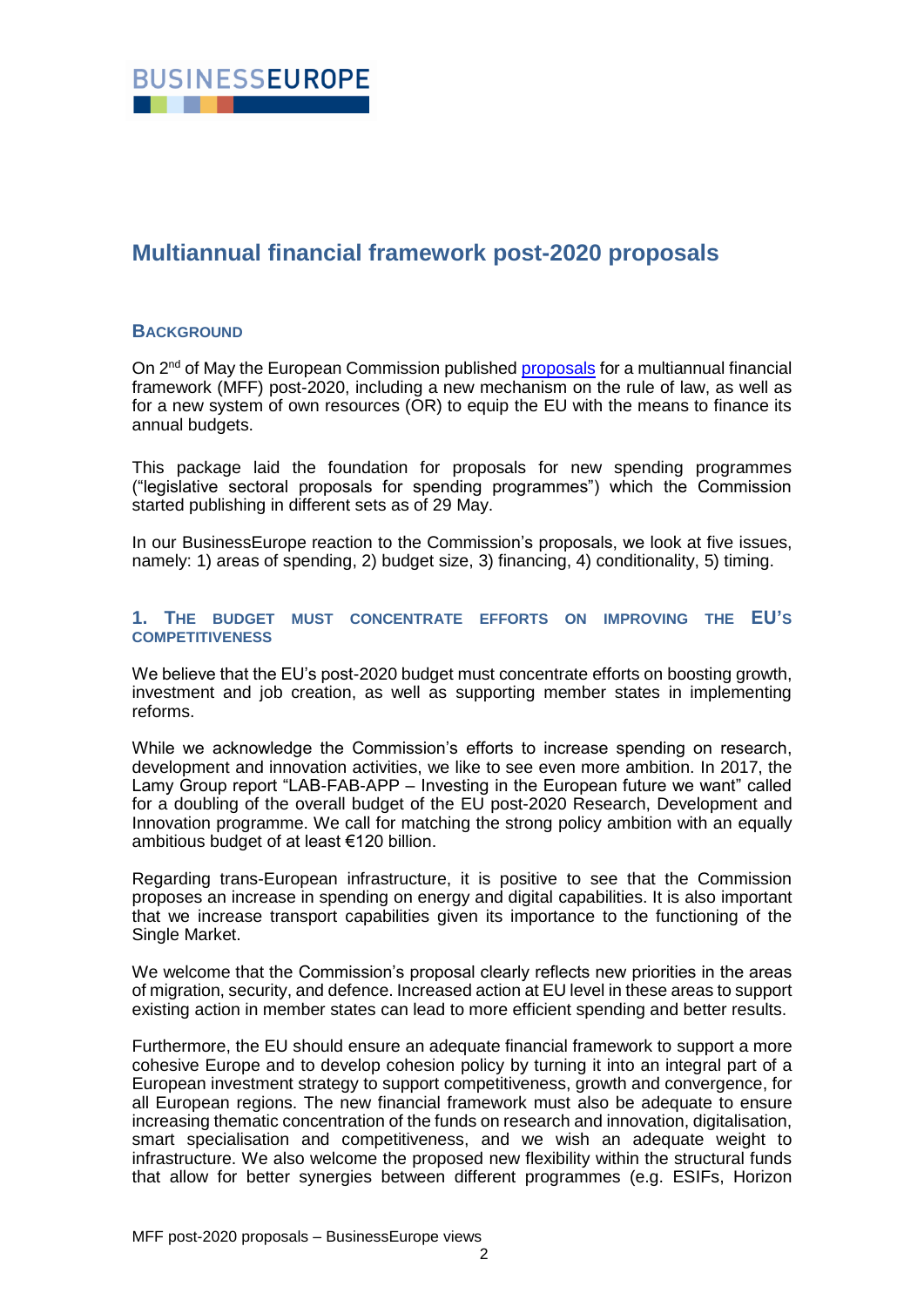

Europe, InvestEU). We disagree with the limitation of support for large enterprises and we call for the **maintenance of support to the extent of the 2014-2020 framework**. Support to large enterprises should be more selective and focused on projects in the public interest that would otherwise not be realized.

In addition, we would like to see a budget which supports the delivery of education and training as well as labour market reforms and active labour market policies, notably through a more result-oriented use of resources in the context of the European Social Fund. The next EU budget should prioritise growth-enhancing social investments, such as investment in skills that help better match labour market needs and contribute to increase productivity growth, and investment in more and better childcare services allowing more women to work, as well as upskilling and reskilling employees and youth.

In the forthcoming negotiations we urge all political decision-makers to prioritise and build on the Commission's increased emphasis on EU competitiveness, especially regarding research, development and innovation.

#### **2. THE BUDGET NEEDS TO BE OF A SIZE ADEQUATE TO ADDRESS COMMON CHALLENGES**

As a general principle, we believe that the size of the next MFF must be dependent on the needs required to face common challenges ahead. While it is important not to create unrealistic expectations on how much the budget can deliver at around 1% of EU's GDP, it is also clear that the EU budget can provide for important long-term investments and help finance public goods.

Objectives with a clear EU-added value (i.e. in areas where spending at EU level leads to a higher value compared to separate national actions) have to be prioritised. We also believe there is further scope to identify efficiency gains and cost savings in some areas in order to mitigate the negative budgetary impact of the UK leaving the EU, as well as to address the need for the upcoming MFF to clearly reflect new priorities such as migration, security, and defence.

These principles should lead to the implementation of a new and modern structure building on synergies, simplification of the policies and lower administrative burden, which increases the EU's overall functionality.

#### **3. EFFICIENCY GAINS AND GREATER USE OF FINANCIAL INSTRUMENTS CAN HELP INCREASING BUDGETARY SPACE**

A clear focus for the new MFF on priorities which deliver genuine EU value added can help reduce the focus on what we see as an unhelpful net contributor/net receiver debate.

In terms of funding, national contributions based on the size of member states' economies will continue to remain the principle way to fund the budget. We believe that, to adequately fund the budget, further efficiency gains and costs savings need to be identified. Grants remain fundamental for certain types of projects such as, for example, very innovative and high-risk ones. However, a greater use of financial instruments could help to mobilise public and private investment and leverage the EU budget. The InvestEU